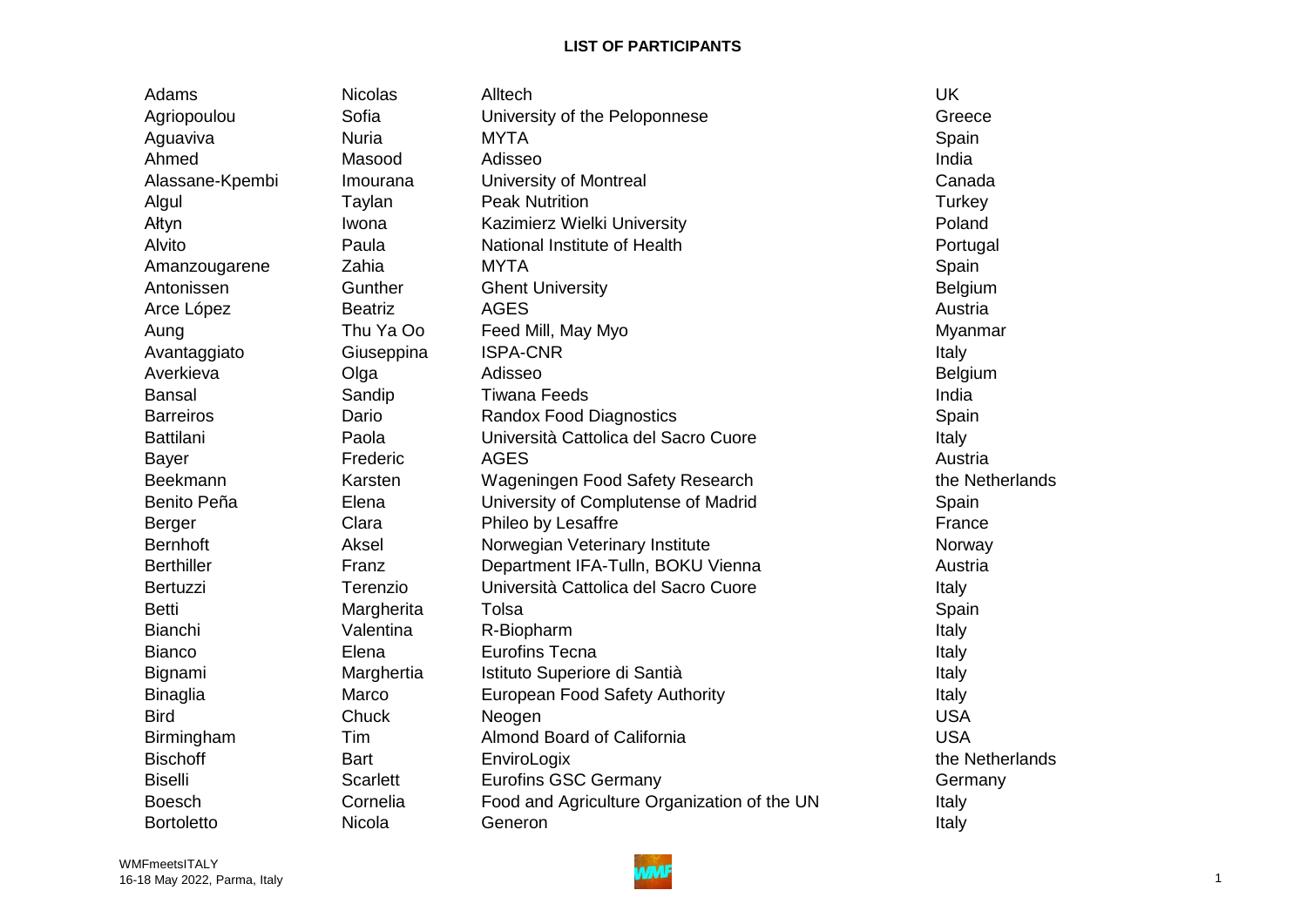| Borutova               | Radka          | Alltech                                          | Slovakia   |
|------------------------|----------------|--------------------------------------------------|------------|
| <b>Boss</b>            | <b>Krystle</b> | <b>Food Standards Scotland</b>                   | <b>UK</b>  |
| <b>Botta</b>           | Riccardo       | <b>SACCO</b>                                     | Italy      |
| <b>Bottesini</b>       | Chiara         | SafeFood/Eurolab                                 | Italy      |
| <b>Braeckman</b>       | Hans           | Primoris                                         | Belgium    |
| <b>Bravin</b>          | Francesca      | <b>Eurofins Tecna</b>                            | Italy      |
| <b>Brocks</b>          | Tania Marina   | Hygiena Italy                                    | Germany    |
| <b>Broekaert</b>       | Katrien        | <b>ILVO</b>                                      | Belgium    |
| <b>Brunkhorst</b>      | Julie          | Trilogy                                          | <b>USA</b> |
| <b>Brunkhorst</b>      | Violet         | <b>Trilogy</b>                                   | <b>USA</b> |
| <b>Bryła</b>           | Marcin         | Institute of Agricultural and Food Biotechnology | Poland     |
| <b>Buakam</b>          | Jantit         | Adisseo                                          | Thailand   |
| <b>Budhiraja</b>       | Paras          | <b>Paras Nutrition</b>                           | India      |
| <b>Bulla</b>           | Giulia         | Università Cattolica del Sacro Cuore             | Italy      |
| Caloni                 | Francesca      | University of Milan                              | Italy      |
| Camardo Leggieri       | Marco          | Università Cattolica del Sacro Cuore             | Italy      |
| Caprai                 | Elisabetta     | <b>IZSLER</b>                                    | Italy      |
| Caramona               | Pedro          | <b>Trouw Nutrition</b>                           | Portugal   |
| Carbone                | <b>Marine</b>  | SafeFood                                         | Italy      |
| <b>Carbonell Rozas</b> | Laura          | University of Parma                              | Italy      |
| Carcelén               | Verónica       | Tolsa                                            | Spain      |
| Castellví              | Jaume          | Adisseo                                          | Spain      |
| Cataleta               | Robereto       | R-Biopharm                                       | Italy      |
| Cavallero              | Maria Chiara   | Ferrero Mangimi                                  | Italy      |
| Cavallero              | Maria          | University of Parma                              | Italy      |
| Cavandoli              | Elisa          | <b>Barilla</b>                                   | Italy      |
| Ceccaroni              | Filiberto      | Amadori                                          | Italy      |
| Cerchiari              | Emilio         | A.W.P.                                           | Italy      |
| Ceruti                 | Raffaella      | Amadori                                          | Italy      |
| Cervini                | Carla          | <b>Cranfield University</b>                      | <b>UK</b>  |
| Chan Kong Meng         | Lawrence       | Prima Agro Ltd.                                  | Sri Lanka  |
| Chanel                 | Pierre         | Libios                                           | France     |
| Cherewyk               | Jensen         | University of Saskatchewan                       | Canada     |
| <b>Chitzos</b>         | Platon         | <b>ProGnosis Biotech</b>                         | Greece     |
| Chulze                 | Sofia          | <b>UNRC</b>                                      | Argentina  |

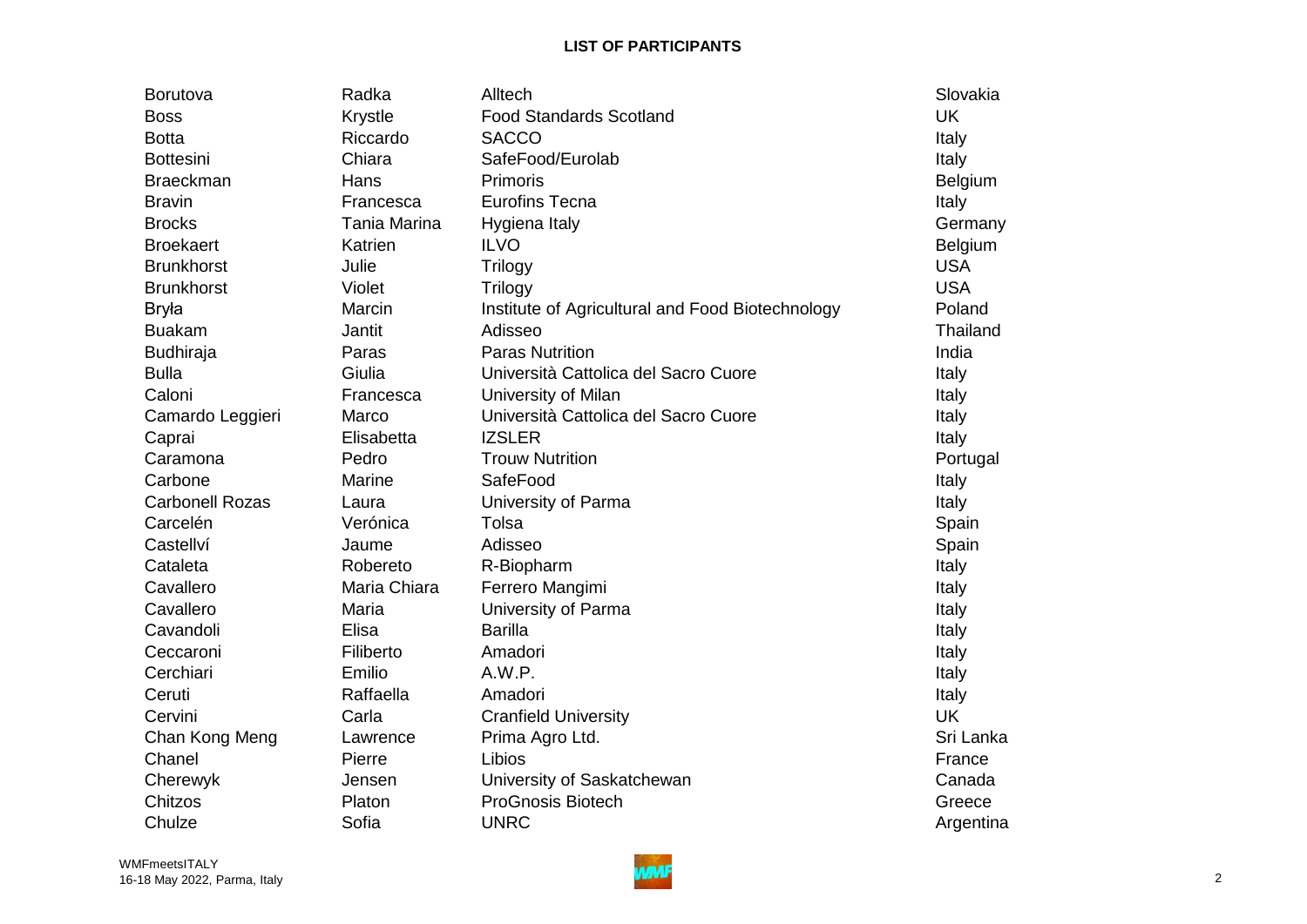| Claeys           | Liesel          | <b>Ghent University</b>               | Belgium        |
|------------------|-----------------|---------------------------------------|----------------|
| Clairand         | Guillaume       | <b>Eurofins Technologies</b>          | Italy          |
| Commiti          | Roberto         | R-Biopharm Italy                      | Italy          |
| Communod         | Ricardo         | Adisseo                               | Singapore      |
| Craig            | A. Morrie       | <b>Willamette Consulting Services</b> | <b>USA</b>     |
| Cramer           | <b>Benedikt</b> | University of Münster                 | Germany        |
| Crudo            | Francesco       | University of Vienna                  | Austria        |
| Cruz             | Jorge           | Adisseo                               | Mexico         |
| Dall'Asta        | Chiara          | University of Parma                   | Italy          |
| Dall'Erta        | Andrea          | SafeFood                              | Italy          |
| D'Ascanio        | Vito            | <b>ISPA-CNR</b>                       | Italy          |
| De Boevre        | Marthe          | <b>Ghent University</b>               | <b>Belgium</b> |
| De Meester       | Johan           | Cargill                               | Belgium        |
| De Palma         | Domenico        | Food Safety Lab                       | Italy          |
| De Saeger        | Sarah           | <b>Ghent University</b>               | Belgium        |
| De Santis        | <b>Barbara</b>  | <b>ISS</b>                            | Italy          |
| Debegnach        | Francesca       | <b>ISS</b>                            | Italy          |
| Degola           | Francesca       | University of Parma                   | Italy          |
| Del Favero       | Giorgia         | University of Vienna                  | Austria        |
| Dellafiora       | Luca            | University of Parma                   | Italy          |
| Desai            | <b>Nitika</b>   | R-Biopharm                            | Germany        |
| Destrebecq       | Adrien          | Phytocontrol                          | France         |
| Di Sepio         | Luca            | New Feed Team                         | Italy          |
| Donnelly         | Carol           | R-Biopharm Rhône                      | <b>UK</b>      |
| <b>Dreolin</b>   | Nicola          | Waters                                | <b>UK</b>      |
| Duchateau        | Arno            | Impextraco                            | <b>Belgium</b> |
| Dudaš            | Tatjana         | University of Novi Sad                | Serbia         |
| Dusio            | Francesco       | Neogen                                | Italy          |
| Dvoracek-Driksna | Dana            | Neogen                                | <b>USA</b>     |
| Dvorska          | Julia           | Adisseo                               | Germany        |
| Edwards          | Simon           | <b>Harper Adams University</b>        | <b>UK</b>      |
| Ekwomadu         | Theodora        | <b>Northwest University</b>           | South Africa   |
| Elliott          | Chris           | Queen's University Belfast            | <b>UK</b>      |
| Elmrhari         | Rachid          | <b>Zalar Holding</b>                  | Morocco        |
| Emilio           | Egidio          | Adisseo                               | Italy          |

 WMFmeetsITALY 16-18 May 2022, Parma, Italy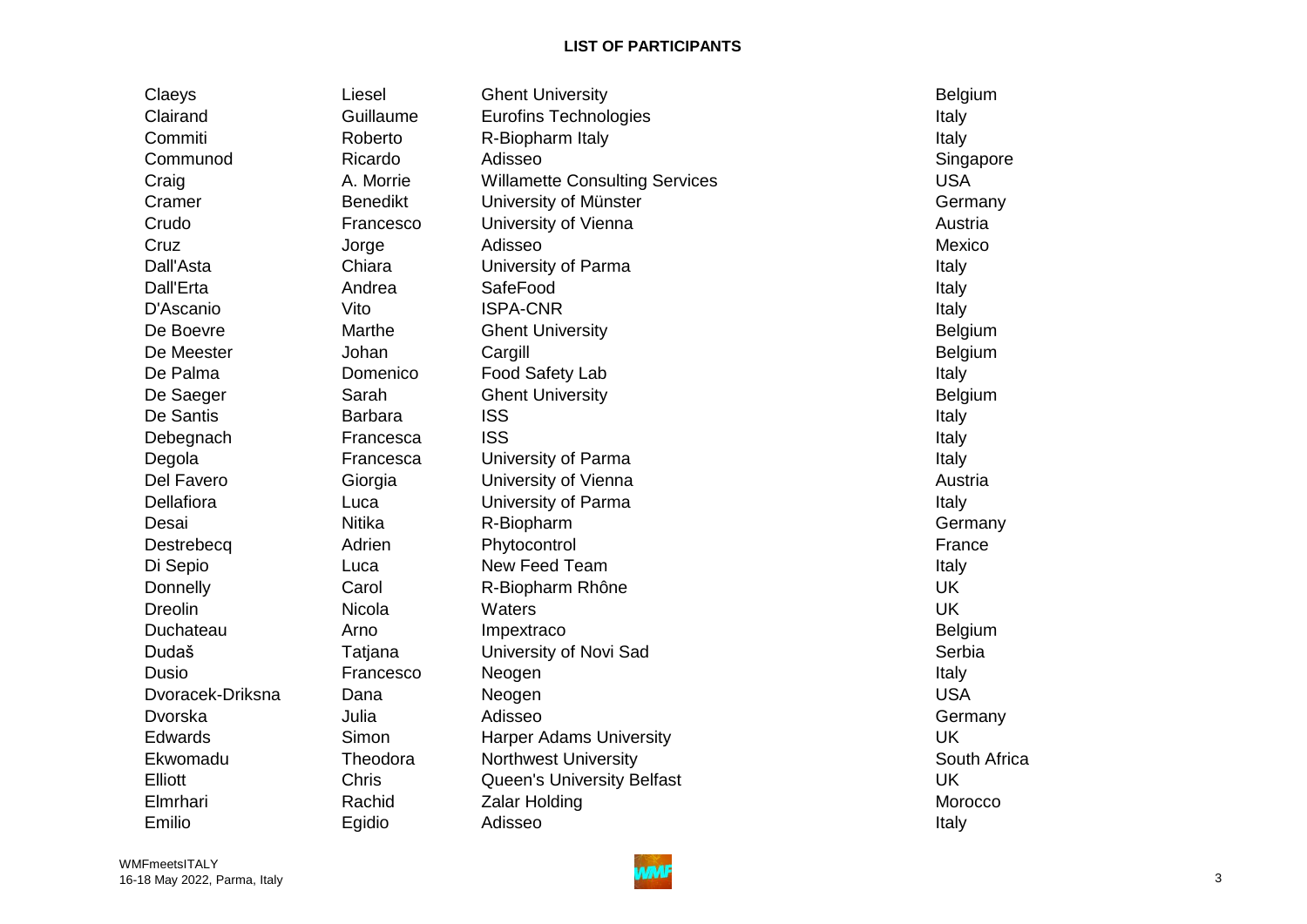| Erbetti             | Mirella        | <b>Eurofins Tecna</b>                          | Italy           |
|---------------------|----------------|------------------------------------------------|-----------------|
| Eriksen             |                | Gunnar Sundstøl Norwegian Veterinary Institute | Norway          |
| Ermolli             | Monica         | European Commission - Joint Research Centre    | Italy           |
| Ertaner             | Cenkut         | VetQom                                         | Turkey          |
| Escriva             | Laura          | Universitat de València                        | Spain           |
| Falade              | Titilayo       | <b>IITA</b>                                    | Nigeria         |
| Federici            | Emiliano       | Waters                                         | Italy           |
| Fels-Klerx, van der | Ine            | <b>Wageningen University &amp; Research</b>    | the Netherlands |
| Ferrantelli         | Vincenzo       | <b>IZS Sicilia</b>                             | Italy           |
| Ferrari             | Federico       | University of Parma                            | Italy           |
| Foddy               | Henry          | Waters                                         | <b>UK</b>       |
| Forget-Richard      | Florence       | <b>INRAE</b>                                   | France          |
| Fratini             | Rosita Silvana | University of Rome La Sapienza                 | Italy           |
| Freddi              | Vincenzo       | <b>DSM</b>                                     | Italy           |
| Freitag             | Stephan        | Department IFA-Tulln, BOKU Vienna              | Austria         |
| Fresolone           | Monica         | <b>Trouw Nutrition</b>                         | Italy           |
| Froment             | Alain          | Syngenta                                       | France          |
| <b>Fuentes</b>      | Pablo          | <b>Grupo Fuertes</b>                           | Spain           |
| Fumagalli           | Tancredi       | <b>Trouw Nutrition</b>                         | Italy           |
| Furmage             | Robert         | <b>Micron Bio-Systems</b>                      | <b>UK</b>       |
| Gaag, van der       | Marijn         | Wageningen Academic Publishers                 | the Netherlands |
| Gadola              | Mary           | Neogen                                         | <b>USA</b>      |
| Gagliardi           | Gabriele       | University of Parma                            | Italy           |
| Gajęcka             | Magdalena      | University of Warmia and Mazury                | Poland          |
| Galaverna           | Gianni         | University of Parma                            | Italy           |
| Galizia             | Antonio        | Adisseo                                        | Italy           |
| Gallego Brogeras    | Luis Maria     | Analiza Control de Calidad                     | Spain           |
| Gallo               | Antonio        | Università Cattolica del Sacro Cuore           | Italy           |
| Gallo               | Aurora         | <b>Eurofins Tecna</b>                          | Italy           |
| Galluzzo            | Francesco      | <b>IZS Sicilia</b>                             | Italy           |
| Garcia-Sirera       | Josep          | Agrimprove                                     | Spain           |
| Gatti               | Marcello       | Generon                                        | Italy           |
| Ghilardi            | Claudio        | <b>Thermo Fisher Scientific</b>                | Italy           |
| Gil Serna           | Jéssica        | University of Complutense of Madrid            | Spain           |
| Giorni              | Paola          | Università Cattolica del Sacro Cuore           | Italy           |

 WMFmeetsITALY 16-18 May 2022, Parma, Italy **1988** May 2022, Parma, Italy 1988 May 2022, Parma, Italy 1988 May 2022, Parma, Italy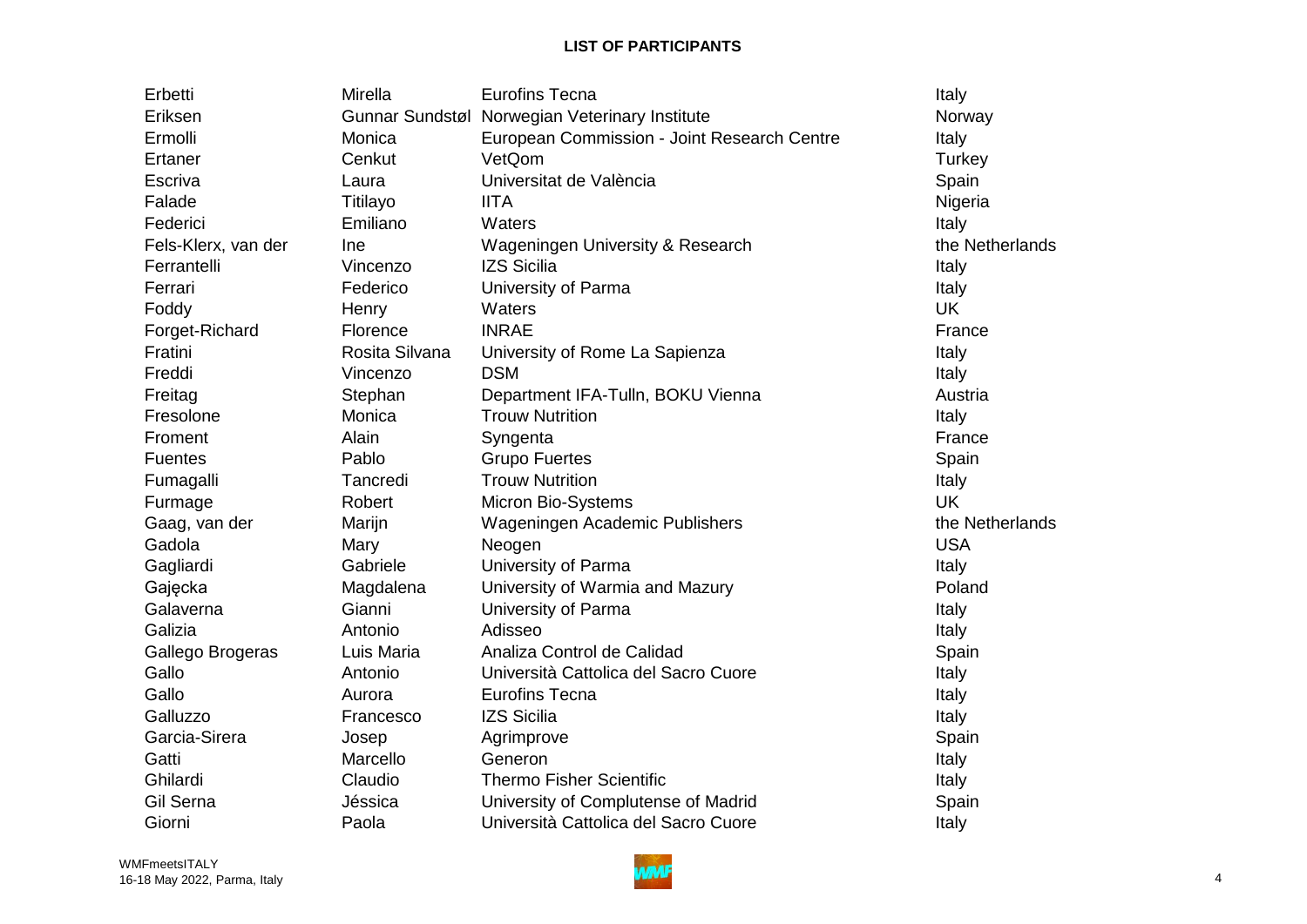| Gold              | Moritz         | <b>ETH Zurich</b>                    | Switzerland    |
|-------------------|----------------|--------------------------------------|----------------|
| Gómez Albarrán    | Carolina       | University of Complutense of Madrid  | Spain          |
| González          | Jorge          | Sepiolsa                             | Spain          |
| González Jartín   | Jesús          | University of Santiago de Compostela | Spain          |
| Gozzi             | Marco          | University of Parma                  | Italy          |
| Greer             | <b>Brett</b>   | <b>Queen's University Belfast</b>    | <b>UK</b>      |
| Gualco            | Silvio         | Cadir Lab                            | Italy          |
| Guimarães         | Ana            | Universidade do Minho                | Portugal       |
| Guinot            | Maria Elena    | Adiveter                             | Spain          |
| Guldhav           | Merete         | Fiskå Mølle                          | Norway         |
| Gures             | Furkan         | Gures                                | Turkey         |
| Gures             | Mustafa        | Gures                                | Turkey         |
| Gustin            | Berengere      | Phytocontrol                         | France         |
| Habauzit          | Denis          | <b>ANSES</b>                         | France         |
| Haladi            | Swamy          | <b>Trouw Nutrition</b>               | India          |
| Harasztia         | <b>Miklós</b>  | Soft Flow                            | Hungary        |
| Hardt             | <b>Nicolas</b> | <b>DSM Phytogenics</b>               | Germany        |
| Hjellnes          | Veronica       | Fiskå Mølle                          | Norway         |
| Hninn             | Nwe Wint       | <b>Myint Myat</b>                    | Myanmar        |
| Ho                | Hsueh lui      | Micron Bio-Systems                   | <b>UK</b>      |
| Hofstetter-Schähs | Ursula         | <b>DSM</b>                           | Austria        |
| Holm              | <b>Claus</b>   | Foss                                 | <b>Denmark</b> |
| Holmes            | <b>Steve</b>   | <b>Charm Sciences</b>                | <b>USA</b>     |
| Hoque             | Ekramul        | Provita Feed Ltd.                    | Bangladesh     |
| Huang             | Guangwei       | Almond Board of California           | <b>USA</b>     |
| Ingenbleek        | Luc            | <b>WHO</b>                           | Switzerland    |
| <b>Isop</b>       | Cathy          | Mars                                 | France         |
| Joalland          | Gildas         | Phileo by Lesaffre                   | France         |
| Jobe              | Martha         | <b>Northwest University</b>          | South Africa   |
| Jones             | Craig          | <b>Food Standards Agency</b>         | <b>UK</b>      |
| Judd              | Lauren         | <b>Trouw Nutrition</b>               | <b>UK</b>      |
| Kallel            | Majdi          | Nutricap                             | Tunisia        |
| Karlengen         | Inger Johanne  | Norgesfôr                            | Norway         |
| Karner            | Thomas         | Agrana Research & Innovation Center  | Austria        |
| Katzenbeisser     | Karina         | <b>DSM</b>                           | Austria        |

 WMFmeetsITALY 16-18 May 2022, Parma, Italy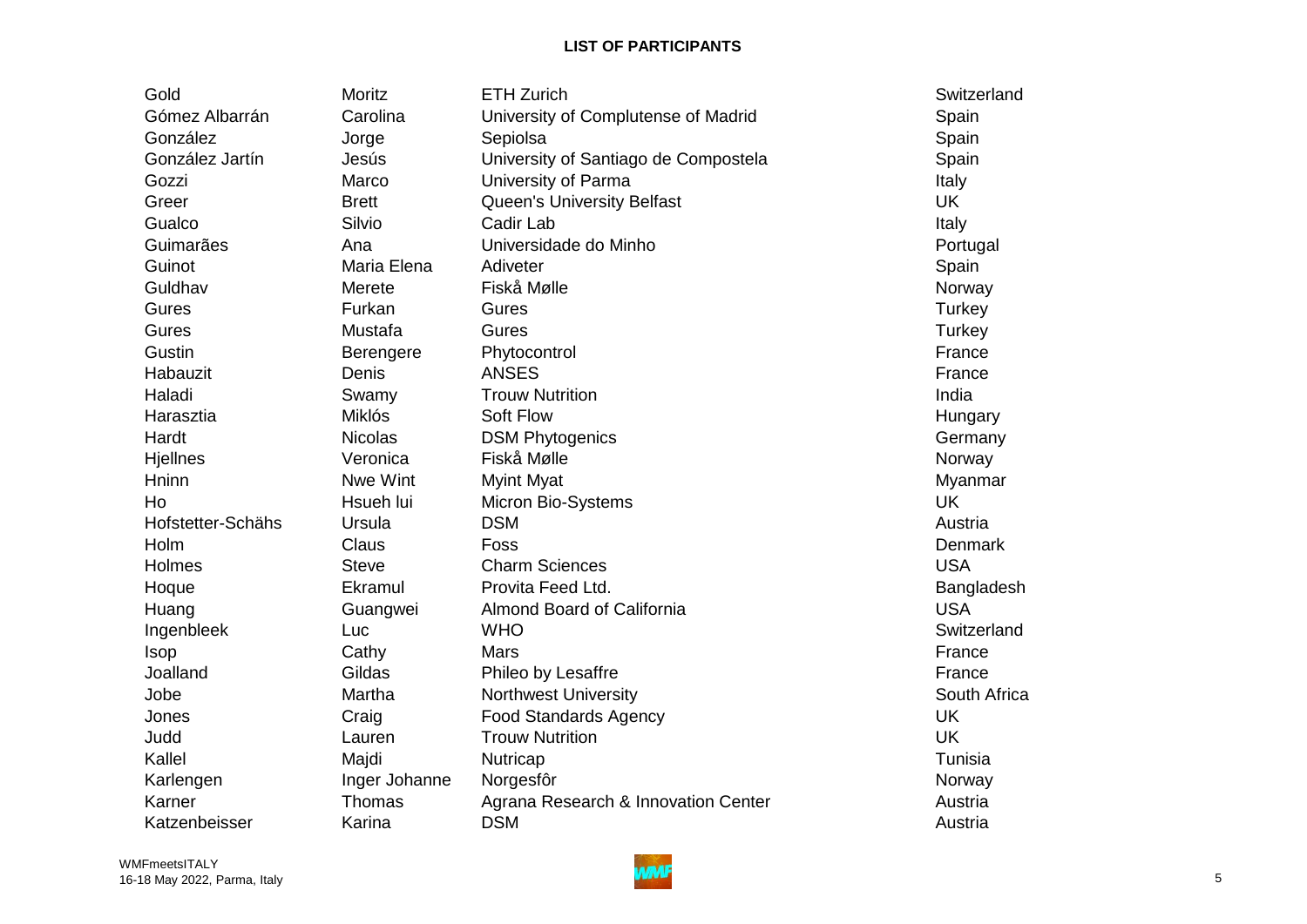| Kenjeric         | Lidija          | FFoQSI                                      | Austria         |
|------------------|-----------------|---------------------------------------------|-----------------|
| Kerbaje          | <b>Boutros</b>  | Libios                                      | France          |
| Kheawtawong      | Phongphak       | <b>Betagro</b>                              | Thailand        |
| Khin             | <b>Htwe Maw</b> | Feed Mill, May Myo                          | Myanmar         |
| Kihal            | Abdelhacib      | Universitat Autonoma de Barcelona           | Spain           |
| Knight           | Jennifer        | Adisseo                                     | South Africa    |
| Kock, de         | <b>Neil</b>     | National Veterinary Institute               | Sweden          |
| Kogelnik         | Nora            | Romer Labs                                  | Austria         |
| Kokke            | Wilbert         | <b>Charm Sciences</b>                       | the Netherlands |
| Kolawole         | Oluwatobi       | <b>Queen's University Belfast</b>           | <b>UK</b>       |
| Koletsi          | Vivi            | <b>Wageningen University &amp; Research</b> | the Netherlands |
| Kostin           | Alex            | Neogen                                      | <b>USA</b>      |
| <b>Krska</b>     | Tamara          | FFoQSI                                      | Austria         |
| <b>Krska</b>     | Rudolf          | Department IFA-Tulln, BOKU Vienna           | Austria         |
| Kudupoje         | Manoj           | Alltech                                     | India           |
| Kulkarni         | Sujit           | Adisseo                                     | India           |
| Kumar            | Rajesh          | Adisseo                                     | India           |
| Kunder           | Oliver          | Ostfriesische Tee Gesellschaft              | Germany         |
| Kyaw Oo          | Aung            | <b>Myint Myat</b>                           | Myanmar         |
| Kyei             | <b>Nicolas</b>  | Charité - Universitätsmedizin Berlin        | Germany         |
| Lafemina         | Marco           | <b>ProGnosis Biotech</b>                    | Greece          |
| Lattanzio        | Veronica        | <b>ISPA-CNR</b>                             | Italy           |
| Laza Knoerr      | Anca Lucia      | <b>CMI Roullier</b>                         | France          |
| Le Thi Vy        | Hien            | Adisseo                                     | Vietnam         |
| Leannec-Rialland | Valentin        | <b>INRAE</b>                                | France          |
| Leardini         | Serena          | <b>Romer Labs</b>                           | Italy           |
| Lecolinet        | Margaux         | Adisseo                                     | France          |
| Lee              | Youngsun        | University of Helsinki                      | Finland         |
| Lemmetty         | Jenna           | University of Helsinki                      | Finland         |
| Leni             | Giulia          | Università Cattolica del Sacro Cuore        | Italy           |
| Lešić            | Tina            | <b>Croatian Veterinary Institute</b>        | Croatia         |
| Lindahl          | Johanna         | <b>ILRI</b>                                 | Kenya           |
| Liu              | Jianmin         | Waters                                      | <b>USA</b>      |
| Logan            | Natasha         | <b>Queen's University Belfast</b>           | <b>UK</b>       |
| Logrieco         | Antonio         | <b>ISPA-CNR</b>                             | Italy           |
|                  |                 |                                             |                 |

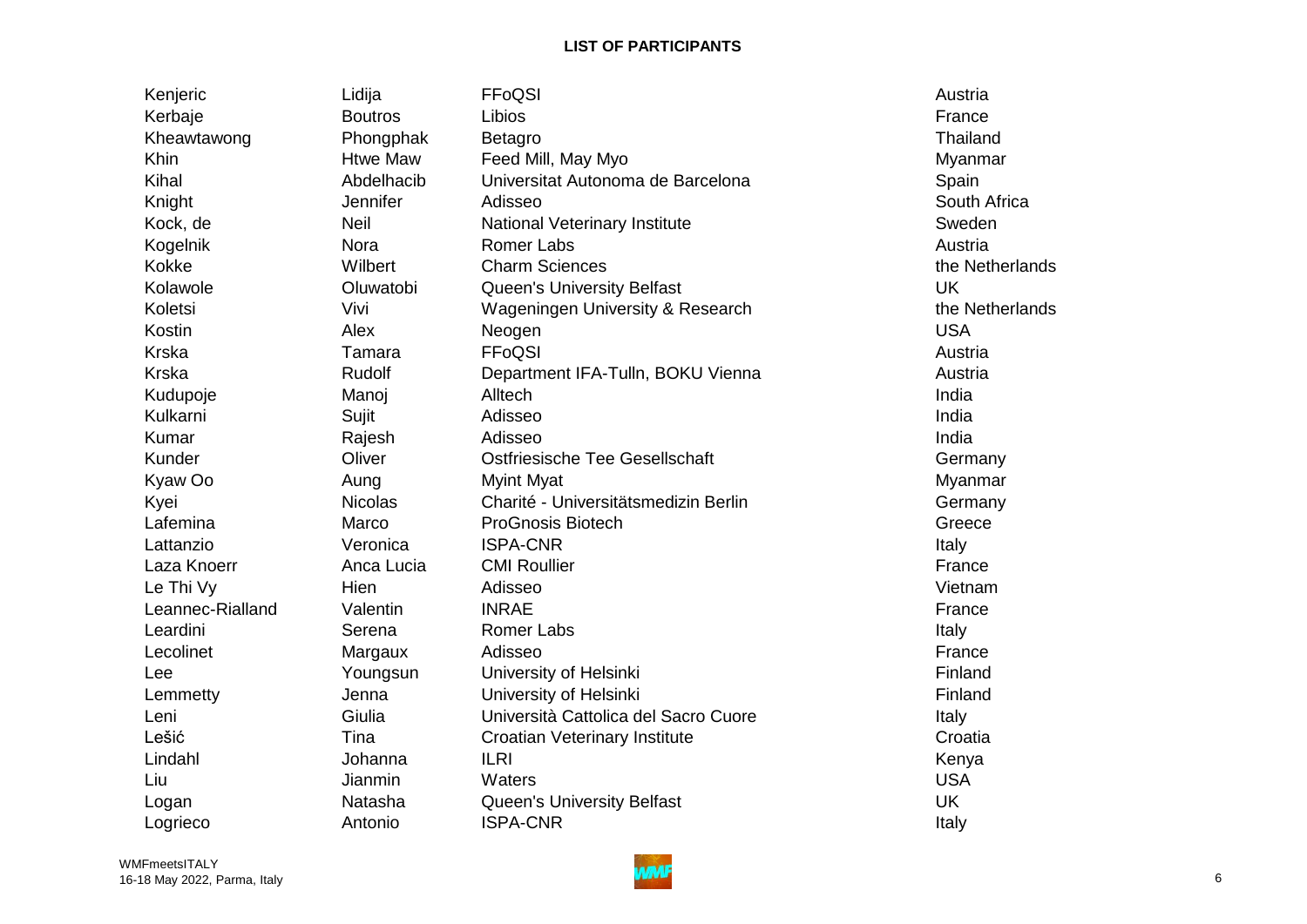| Loi                    | Martina      | <b>ISPA-CNR</b>                                  | Italy         |
|------------------------|--------------|--------------------------------------------------|---------------|
| Lootens                | Orphélie     | <b>Ghent University</b>                          | Belgium       |
| Lunde                  | Katherine    | Norgesfôr                                        | Norway        |
| Luppi                  | Matteo       | SafeFood                                         | Italy         |
| Luz Mínguez            | Carlos       | Universitat de València                          | Spain         |
| Macaluso               | Andrea       | <b>IZS Sicilia</b>                               | Italy         |
| Maffezzoli             | Daniele      | Adisseo                                          | Italy         |
| Magan                  | Naresh       | <b>Cranfield University</b>                      | <b>UK</b>     |
| Maina                  | Ndegwa       | Univeristy of Helsinki                           | Finland       |
| Malachová              | Alexandra    | FFoQSI                                           | Austria       |
| Mallmann               | Carlos       | Federal University of Santa Maria                | <b>Brazil</b> |
| Manning                | Elizabeth    | R-Biopharm Rhône                                 | <b>UK</b>     |
| Marchitti              | Claire       | R-Biopharm                                       | Italy         |
| Marko                  | <b>Doris</b> | University of Vienna                             | Austria       |
| Marquis                | Virginie     | Phileo by Lesaffre                               | France        |
| Matteini               | Paolo        | Mérieux NutriSciences                            | Italy         |
| McGregor               | Janice       | Neogen                                           | <b>UK</b>     |
| <b>McGuill</b>         | Charles      | Hygiena                                          | <b>USA</b>    |
| Meca De Caro           | Giuseppe     | Universitat de València                          | Spain         |
| Medina                 | Angel        | <b>Cranfield University</b>                      | <b>UK</b>     |
| Meerpoel               | Celine       | <b>Ghent University</b>                          | Belgium       |
| Melguizo Ávila         | Clara        | Universidad Complutense de Madrid                | Spain         |
| Meneely                | Julie        | <b>Queen's University Belfast</b>                | <b>UK</b>     |
| Mercader               | Josep        | Spanish National Research Council                | Spain         |
| Meyer-Wolfarth         | Friederike   | Julius Kühn-Institut                             | Germany       |
| Mighri                 | Asma         | <b>SNA</b>                                       | Tunisia       |
| Mihalache              | Octavian     | University of Parma                              | Italy         |
| Milana                 | Matilde      | University of Parma                              | Italy         |
| <b>Milanesi</b>        | Mauro        | Waters                                           | Italy         |
| Minkoumba Sonfack      | Gaetan       | <b>IZSLER</b>                                    | Italy         |
| Modrzewska             | Marta        | Institute of Agricultural and Food Biotechnology | Poland        |
| Mouchtaris-Michailidis | Athanasios   | <b>Ghent University</b>                          | Belgium       |
| Moya-Cavas             | Tamara       | University of Complutense of Madrid              | Spain         |
| Müller                 | Anneliese    | <b>DSM</b>                                       | Austria       |
| Musmar                 | Jomana       | U.S. Department of Health and Human Services     | <b>USA</b>    |

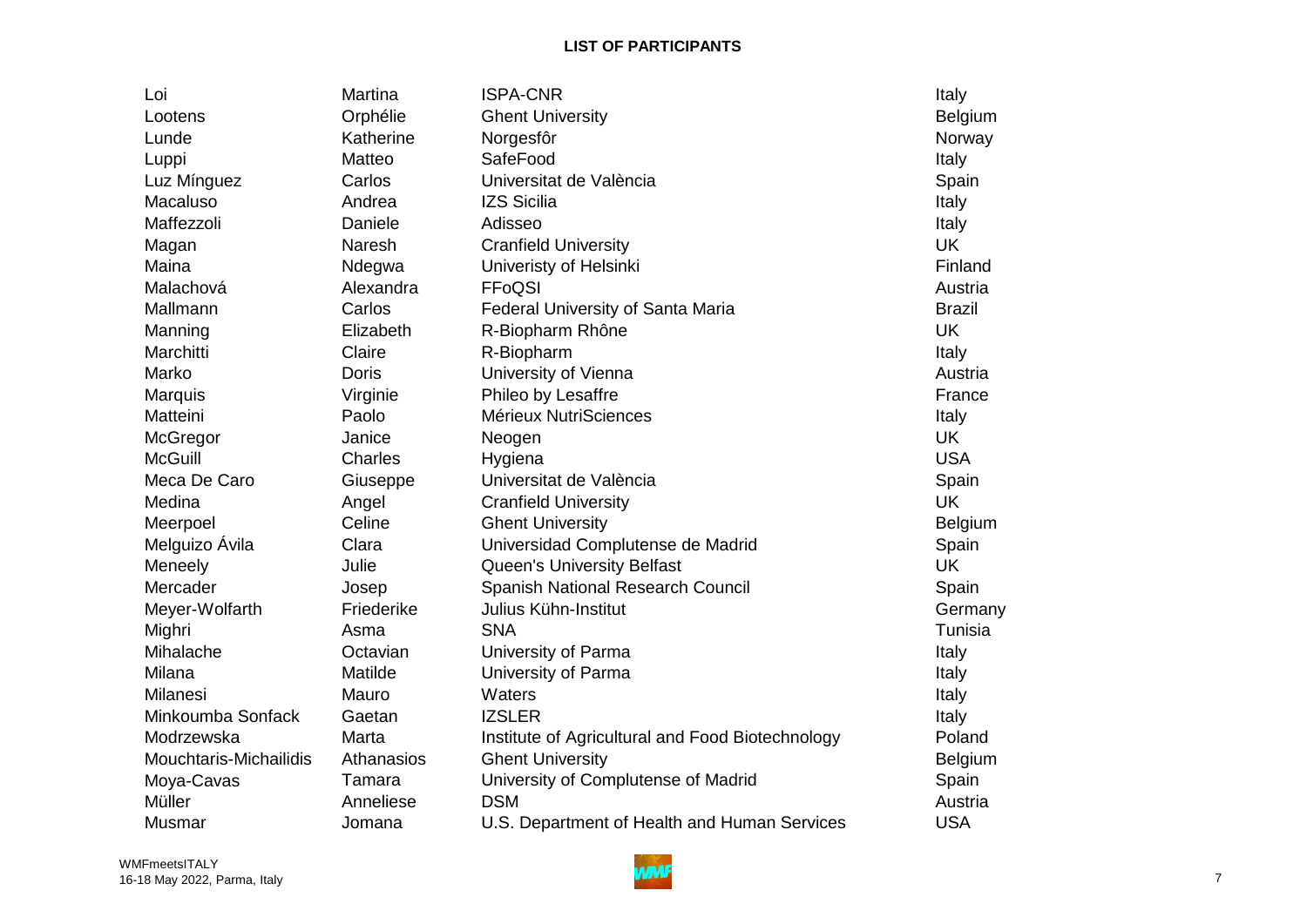| Myin                  | Win             | Feed Mill, Taunggyi                              | Myanmar         |
|-----------------------|-----------------|--------------------------------------------------|-----------------|
| Napier                | Paulo           | <b>Phibro Animal Health</b>                      | <b>USA</b>      |
| Nayem Akhter          | Palash          | Alltech                                          | Bangladesh      |
| Ndaw                  | Sophie          | <b>INRS</b>                                      | France          |
| <b>Nelson</b>         | Rebecca         | <b>Cornell University</b>                        | <b>USA</b>      |
| Newton Ezaki Barrilli | Lucas           | <b>BRF</b>                                       | <b>Brazil</b>   |
| Niemeijer             | Ronald          | R-Biopharm                                       | Germany         |
| <b>Niermans</b>       | Kelly           | Wageningen University & Research                 | the Netherlands |
| Nijs, de              | Monique         | Wageningen Food Safety Research                  | the Netherlands |
| Nikodinoska           | Ivana           | Alltech                                          | Italy           |
| Nleya                 | Nancy           | <b>Northwest University</b>                      | South Africa    |
| Novak                 | <b>Barbara</b>  | <b>DSM</b>                                       | Austria         |
| Oliveira              | Carlos          | University of Sao Paulo                          | <b>Brazil</b>   |
| Oluwakayode           | Abimbola        | <b>Cranfield University</b>                      | <b>UK</b>       |
| Ortéga                | Véronique       | Syngenta                                         | France          |
| Ortega-Beltran        | Alejandro       | International Institute of Tropical Agriculture  | Nigeria         |
| Oswald                | Isabelle        | <b>INRAE</b>                                     | France          |
| Oteman                | Marco           | <b>Trilogy Europe</b>                            | the Netherlands |
| Özer                  | Hayrettin       | Tübitak                                          | Turkey          |
| Pałdyna               | Jacek           | <b>Bioeasy</b>                                   | Poland          |
| Paleologo             | Maurizio        | Affidia                                          | Italy           |
| Pasa                  | D. Timur        | Cargill                                          | Turkey          |
| Paterna               | Marc            | <b>Randox Food Diagnostics</b>                   | Spain           |
| Patiño Álvarez        | Belén           | University of Complutense of Madrid              | Spain           |
| Patriarca             | Andrea          | Universidad de Buenos Aires                      | Argentina       |
| Pavicich              | María Agustina  | <b>Ghent University</b>                          | <b>Belgium</b>  |
| Payoux                | <b>Béatrice</b> | Cargill                                          | France          |
| Pecqueur              | Thomas          | Cargill                                          | Canada          |
| Peiró Carmona         | Silvia          | Sepiolsa                                         | Spain           |
| Pellegrini            | Simone          | Water & Life Lab                                 | Italy           |
| Pembeci Kodolbaş      | Ceyda           | Tübitak                                          | Turkey          |
| Perissi               | Andrea          | Waters                                           | Italy           |
| Petrucco              | Laura           | Affidia                                          | Italy           |
| Phyo Aung             | Pye             | <b>Myint Myat</b>                                | Myanmar         |
| Pierzgalski           | Adam            | Institute of Agricultural and Food Biotechnology | Poland          |

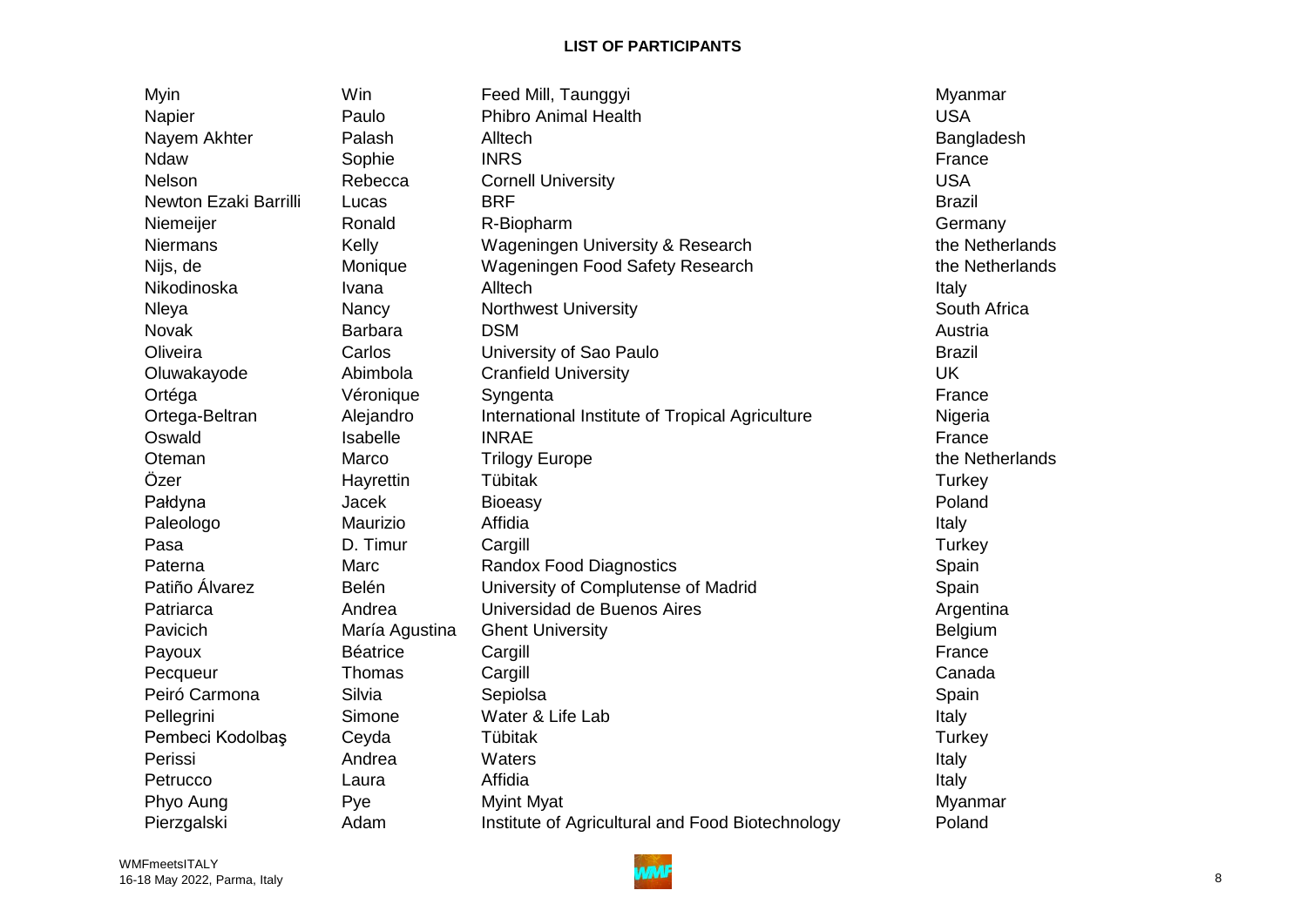| Pille           | Christina      | <b>Eurofins WEJ Contaminants</b>                | Germany         |
|-----------------|----------------|-------------------------------------------------|-----------------|
| Pinson-Gadais   | Laetitia       | <b>INRAE</b>                                    | France          |
| Pinto           | Francisco      | ADM Portugal - Wisium                           | Portugal        |
| Pinto           | Cecile         | Waters                                          | France          |
| Possamai        | Mariane        | Vibra                                           | <b>Brazil</b>   |
| Prévéraud       | Damien         | Adisseo                                         | France          |
| Pumpa           | Kai            | R-Biopharm                                      | Germany         |
| Putten, van     | <b>Kees</b>    | <b>Trilogy Europe</b>                           | the Netherlands |
| Rahman          | Sazaddur       | Adisseo                                         | Bangladesh      |
| Raj             | Jog            | Patent Co                                       | Serbia          |
| Ramteke         | Pritish        | Adisseo                                         | India           |
| Ranzenigo       | Luca           | Veronesi                                        | Italy           |
| Rao             | Madhura        | <b>Maastricht University</b>                    | the Netherlands |
| Rathke          | Mareike        | Eurofins Immunolab                              | Germany         |
| Rathmann        | Claudia        | Waters                                          | Germany         |
| Reichel         | Mareike        | <b>Eurofins WEJ Contaminants</b>                | Germany         |
| Resende         | <b>Matheus</b> | Adisseo                                         | <b>Brazil</b>   |
| Reverberi       | Massimo        | University of Rome La Sapienza                  | Italy           |
| Reznik          | Gary           | <b>Devenish Nutrition</b>                       | <b>USA</b>      |
| Riahi           | Insaf          | Adiveter                                        | Spain           |
| Righetti        | Laura          | University of Parma                             | Italy           |
| <b>Rijnders</b> | Henri          | <b>Trouw Nutrition</b>                          | the Netherlands |
| Rijsselaere     | Tom            | Impextraco                                      | Belgium         |
| Rinaldi         | Matteo         | <b>OR SELL</b>                                  | Italy           |
| Rocchia         | Massimiliano   | Horiba                                          | Italy           |
| Rodriguez       | Maria          | Olmix                                           | France          |
| Rolli           | Enrico         | University of Parma                             | Italy           |
| Rollo           | Eleonora       | <b>Barilla</b>                                  | Italy           |
| Rosar           | Giulia         | <b>Eurofins Tecna</b>                           | Italy           |
| Roszko          | Marek          | Institute of Agriculture and Food Biotechnology | Poland          |
| Rota Graziosi   | Andrea         | Veronesi                                        | Italy           |
| Roumani         | Foteini        | International Iberian Nanotechnology Laboratory | Portugal        |
| Rovesti         | Elena          | <b>European Food Safety Authority</b>           | Italy           |
| Ruttmann        | Lars           | <b>VICAM</b>                                    | Germany         |
| Ryu             | Dojin          | University of Idaho                             | <b>USA</b>      |

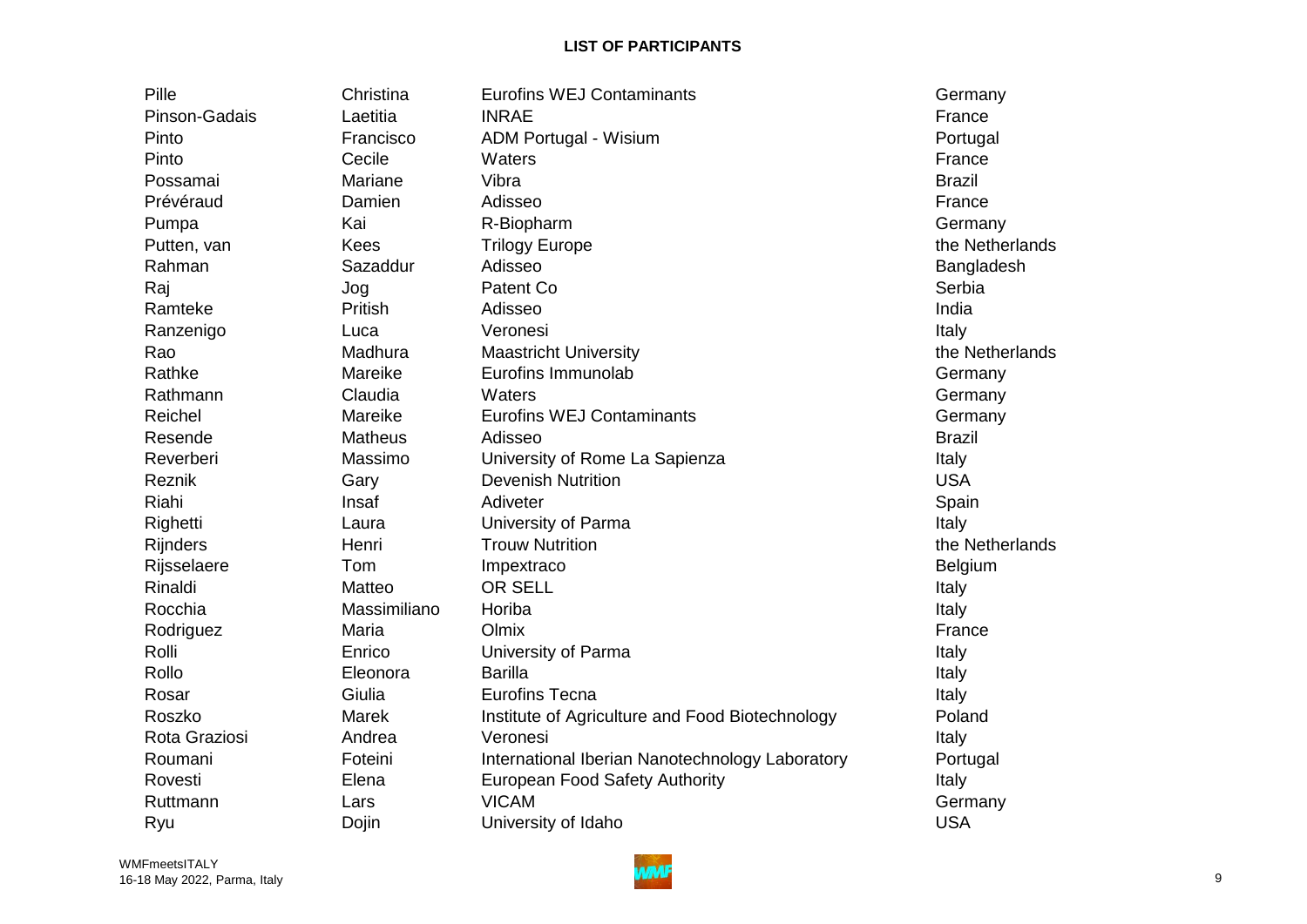Sandlin Matalie Boston College Natalie Boston College Natalie Boston College Natalie Boston College Natalie Boston College Natalie Boston College Natalie Boston College Natalie Boston College Natalie Boston College Natalie Santos **Santos** Regiane Schothorst Feed Research the Netherlands Sassi Taha Adisseo Tunisia Savignac Jean-Marie INRAE France Savoia Andrea Waters Italy Scarpella Simona Waters Italy Schatzmayr Gerd DSM Austria Schoonhoven, van Maarten-Jay De Heus the Netherlands the Netherlands Schulthess and Julie and Phileo by Lesaffre **France** France Schweiger Wolfgang DSM Austria Shivanandu Chandramohan Adisseo India Shojaee AliAbadi Mohammad Faroogh Life Sciences Research Laboratory **Iran** Silvestri Marco Barilla Italy Sirimat Nisa Nisa Nexttech Sirimat Thailand Sisman and Ahmet Sisman Yumurta and Ahmet Sisman Yumurta and Turkey Soest, van aan Jolien Orffa the Netherlands of the Netherlands Sood Shaveta Adisseo Sood India Sopel Marta Wageningen Food Safety Research the Netherlands Soulet Clement Cargill Carginal Cargill Carginal Carginal Carginal Carginal Carginal Carginal Carginal Carginal Carginal Carginal Carginal Carginal Carginal Carginal Carginal Carginal Carginal Carginal Carginal Carginal Ca Spanjer Martien Martien Netherlands Food and Consumer Product Authority the Netherlands Spieser Fabrice Adisseo France France Stafstrom Will Cornell University **Stafstrom** USA Stamminger Eleonore DSM Austria Steiner **David Romer Labs Communist Contract Austria** Steinkellner **Hans** European Food Safety Authority **Italy** Italy Storti Luca Olmix Italy Strauss Joseph BOKU Vienna Austria Sulyok Michael Department IFA-Tulln, BOKU Vienna Austria Suman Michele Barilla International Michele Michele Barilla Sumer Seyfettin Adisseo Sumer Seyfettin Adisseo Techer Clarisse miXscience enter the France Thant Kyaw Sai Min Feedmill, Taunggyi **Myanmar** Myanmar Titchener Pauline Neogen UK Tittlemier Sheryl Canadian Grain Commission Canada Torres **Adriana** Universidad Nacional de Rio Cuarto Argentina